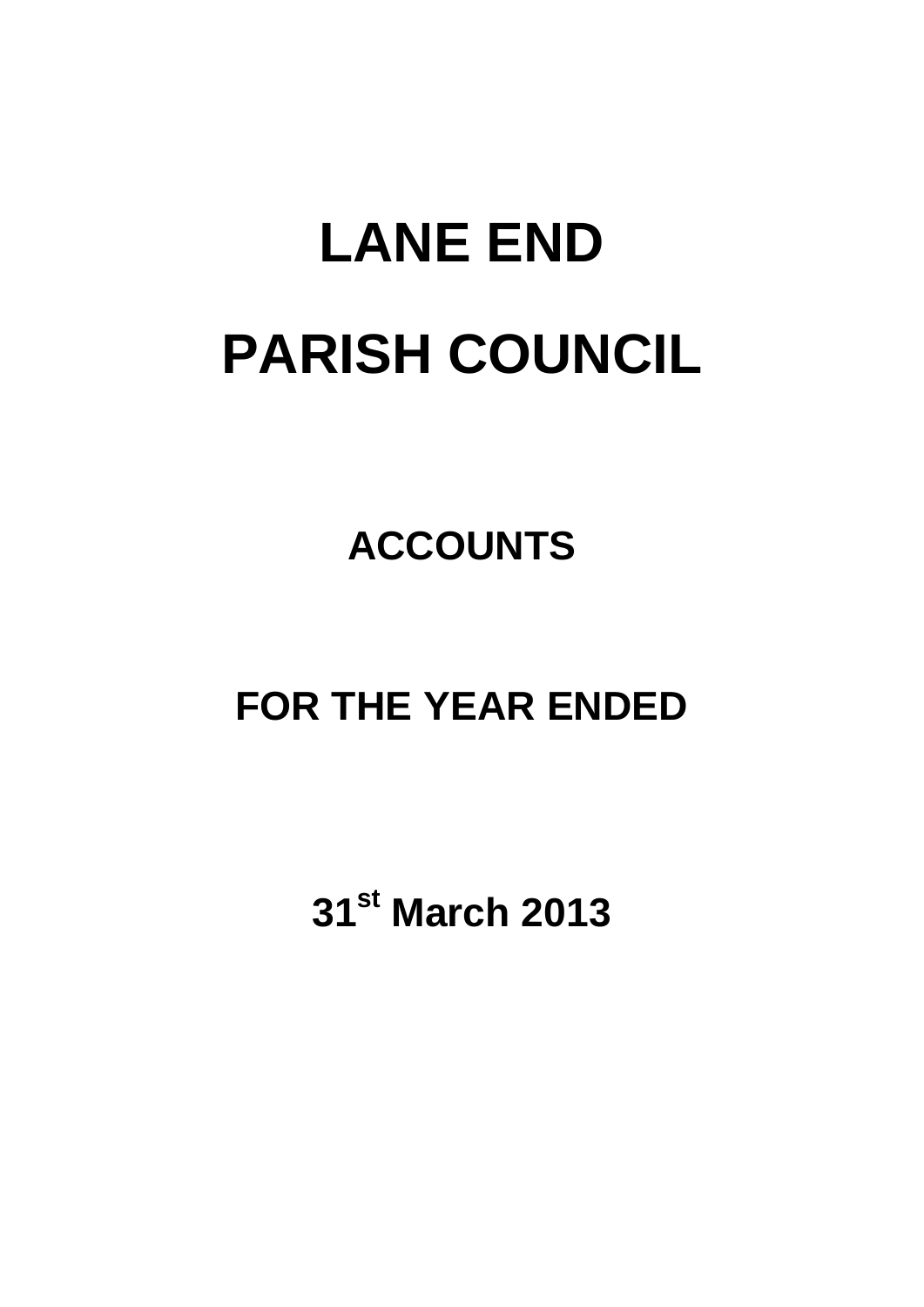**LANE END PARISH COUNCIL** 

 **Income and Expenditure Account for the year ended 31st March 2013** 

| Year to<br>31.03.2012 |                                 | Year to<br>31.03.2013 |
|-----------------------|---------------------------------|-----------------------|
|                       | <b>INCOME</b>                   |                       |
| 1,439                 | Allotment Income                | 1,665                 |
| 4,725                 | Clarion                         | 4,885                 |
| 12,500                | Grants                          | 283                   |
| 2,870                 | Other Income                    | 656                   |
| 17                    | Interest                        | 17                    |
| 28,417                | Donations                       |                       |
|                       | Rent                            | 955                   |
| 107,500               | Precept                         | 107,500               |
|                       |                                 |                       |
| 157,468               | <b>INCOME TOTAL</b>             | 115,961               |
|                       |                                 |                       |
|                       | <b>EXPENDITURE</b>              |                       |
| 37,867                | Administration                  | 29,745                |
|                       | Allotments                      | 127                   |
|                       | <b>Bus Shelters</b>             |                       |
|                       | Village Hall                    | 521                   |
| 2,365                 | Churchyard Maintenance          | 3,067                 |
| 4,804                 | Clarion                         | 10,571                |
| 7,749                 | Highways                        |                       |
|                       | Other Expenditure               |                       |
| 11,880                | <b>Grass Cutting</b>            | 10,978                |
| 6,310                 | Insurance                       | 6,540                 |
|                       | <b>Playing Fields</b>           | 9,815                 |
|                       | <b>Environmental Services</b>   | 135                   |
| 11,117                | S. 137 Payments                 | 5,202                 |
| 66,717                | Ditchfield Common acquisition   | 700                   |
| 21,260                | <b>Street Lighting</b>          | 22,164                |
|                       |                                 |                       |
| 170,069               | <b>EXPENDITURE TOTAL</b>        | 99,565                |
|                       |                                 |                       |
| 167,487               | Balance as at 01/04/12          | 154,886               |
| 157,468               | Add Total Income                | 115,961               |
| 324,955               |                                 | 270,847               |
| (170,069)             | <b>Deduct Total Expenditure</b> | (99, 565)             |
|                       |                                 |                       |
| 154,886               | Balance as at 31/03/13          | 171,282               |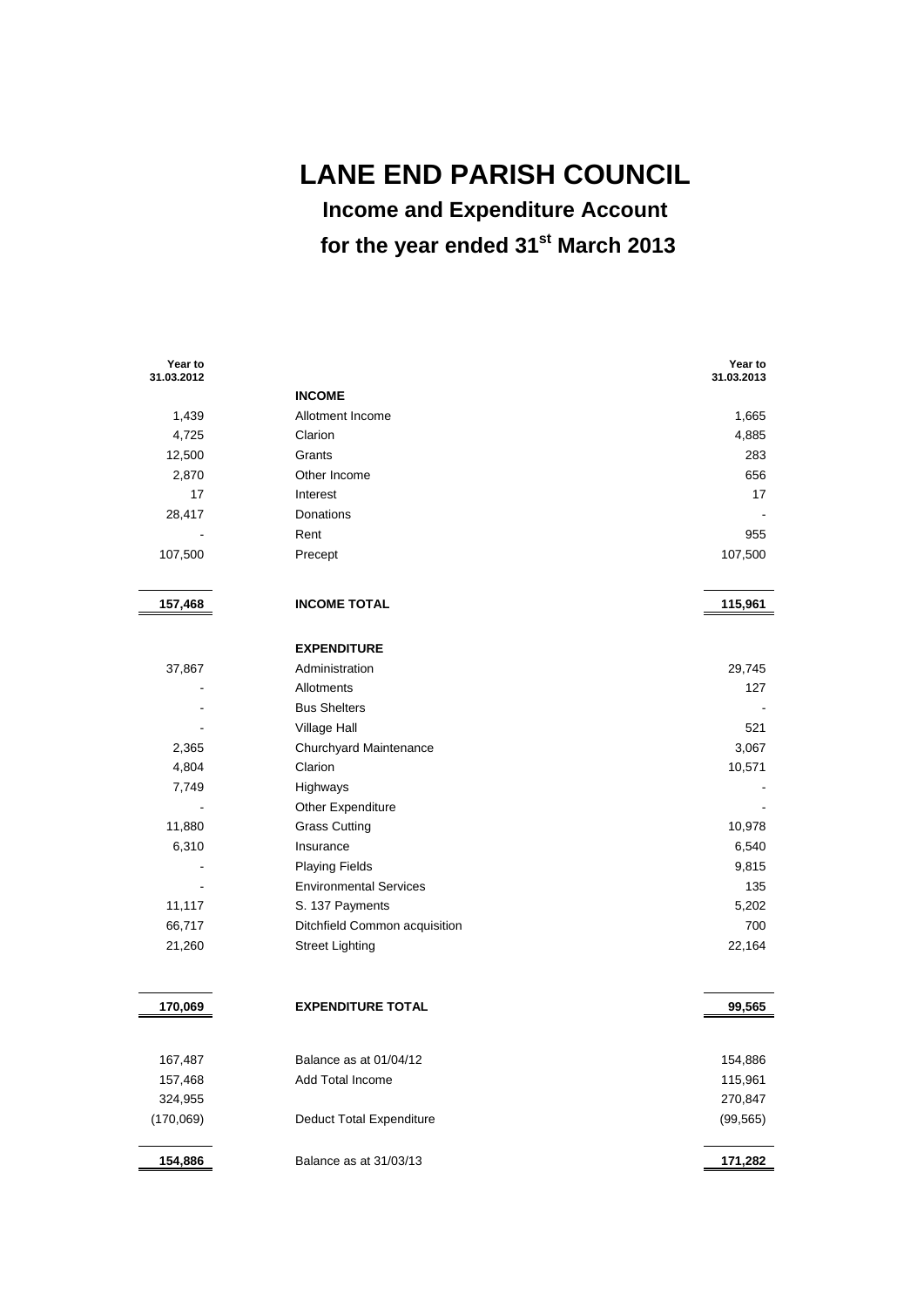### **LANE END PARISH COUNCIL BALANCE SHEET AS AT 31st March 2013**

| Year to<br>31.03.2012 |                                       | Year to<br>31.03.2013                |
|-----------------------|---------------------------------------|--------------------------------------|
|                       | <b>CURRENT</b><br><b>ASSETS</b>       |                                      |
| 149,118               | Cash in Hand & at Bank                | 160,871                              |
| 8,133                 | <b>VAT Recoverable</b>                | 9,531                                |
|                       | Debtors                               | 1,130                                |
| 157,251               | <b>TOTAL CURRENT</b><br><b>ASSETS</b> | 171,532                              |
| 157,251               | <b>TOTAL ASSETS</b>                   | 171,532                              |
| 2,365                 | <b>CURRENT LIABILITIES</b>            | 250                                  |
| 154,886               | <b>NET CURRENT ASSETS</b>             | 171,282                              |
|                       | <b>REPRESENTED</b><br>BY:             |                                      |
| 154,886               | <b>GENERAL FUND</b>                   | 171,282                              |
|                       |                                       |                                      |
| <b>Signed</b>         |                                       | <b>Signed</b>                        |
|                       |                                       |                                      |
| Chairman              |                                       | <b>Responsible Financial Officer</b> |
| <b>Date</b>           |                                       | <b>Date</b>                          |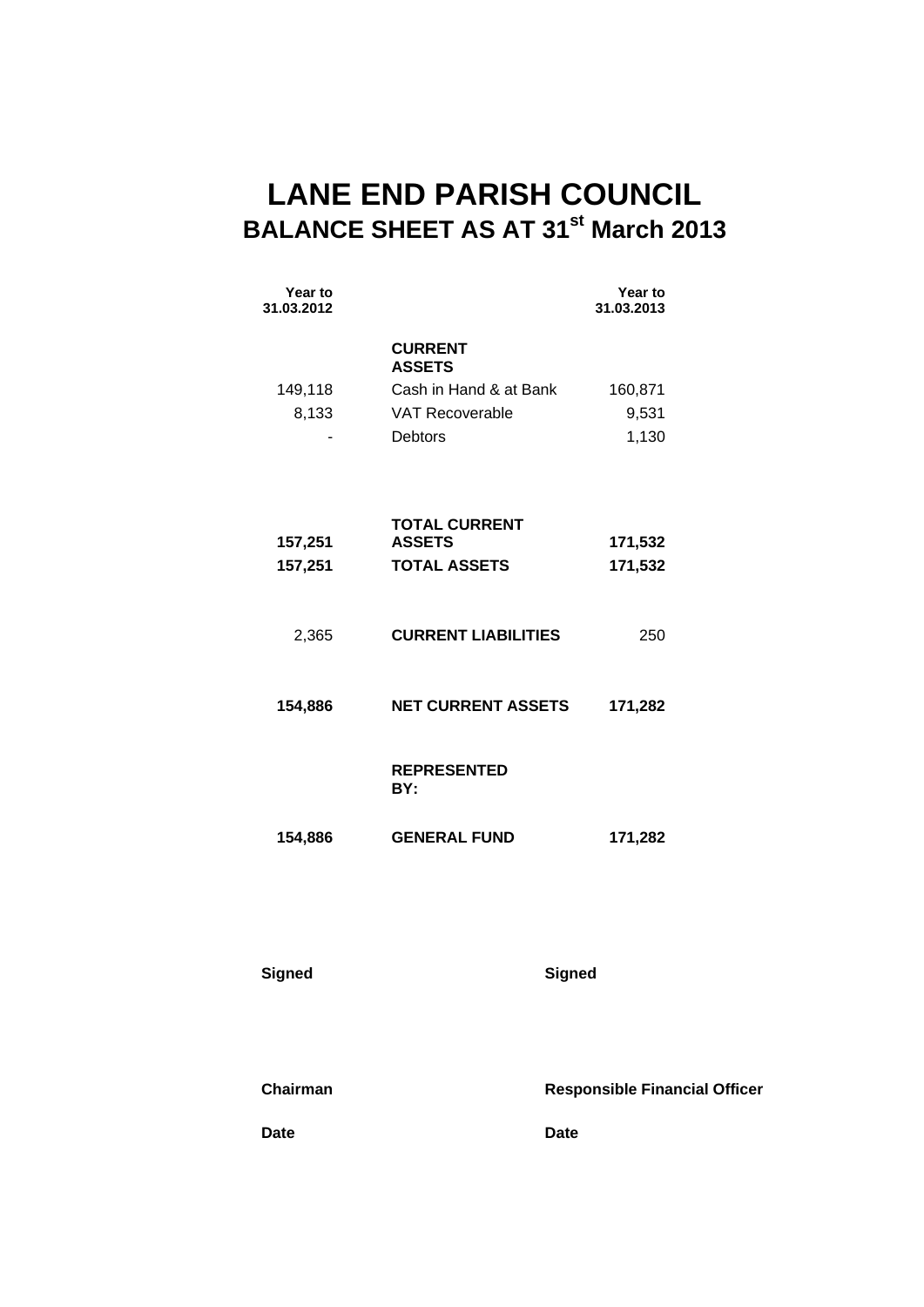#### **LANE END PARISH COUNCIL**

#### **ACCOUNTS FOR THE PERIOD ENDED 31 MARCH 2013**

#### **SUPPORTING NOTES**

Assets 

All assets in the Council's possession on 1 April 1972 are shown as acquired on that date irrespective of the actual date of acquisition.

All assets held on behalf of the community such as Commons, playing fields etc are assigned a nominal value of £1. Assets have been depreciated in order to reflect their current value. A de *minimus* value of £1,000 is taken for all assets.

At 31 March 2013 the following assets were held:

| Total                                            | 304,054 |  |
|--------------------------------------------------|---------|--|
| Ditchfield Common                                | 1       |  |
| 3 x Parish Notice Boards                         | 5,593   |  |
| <b>Filing Cabinets</b>                           | 30      |  |
| <b>Bus Shelters</b>                              |         |  |
| Photocopier and Computer                         | 300     |  |
| <b>Sandy Field Allotments</b>                    | 1       |  |
| <b>Chalky Field Allotments</b>                   | 1       |  |
| Street Lighting – 241 lamps + 13 footpath lights | 237,071 |  |
| <b>Various Seats</b>                             |         |  |
| Waste Bin                                        | 100     |  |
| Car Park                                         | 1       |  |
| Secure Equipment Store                           | 1,500   |  |
| <b>Basketball Rings</b>                          | 100     |  |
| Flood Lighting to All Weather Courts             | 1,000   |  |
| <b>Equipment for All Weather Courts</b>          | 100     |  |
| All Weather Courts                               | 1       |  |
| Children's Play Equipment and Fence              | 9,493   |  |
| Pavilion                                         | 48,755  |  |
| <b>Playing Fields</b>                            | 1       |  |
| Village Green                                    | 1       |  |
| Land on Simmons Way (Oakshaw)                    | 1       |  |
| Moor Common                                      | 1       |  |
| Moorend Common                                   | 1       |  |
|                                                  | £       |  |

#### **1. Leases**

The playing fields and pavilion were leased to Lane End Sports Association for 10 years from 1 April 1988. Plans are being developed for the future of the pavilion and playing fields and in the meantime the lease has been extended on an annual basis.

#### **2**. **Borrowings**

As at the close of business on 31 March 2013 there were no loans outstanding by or to the Council.